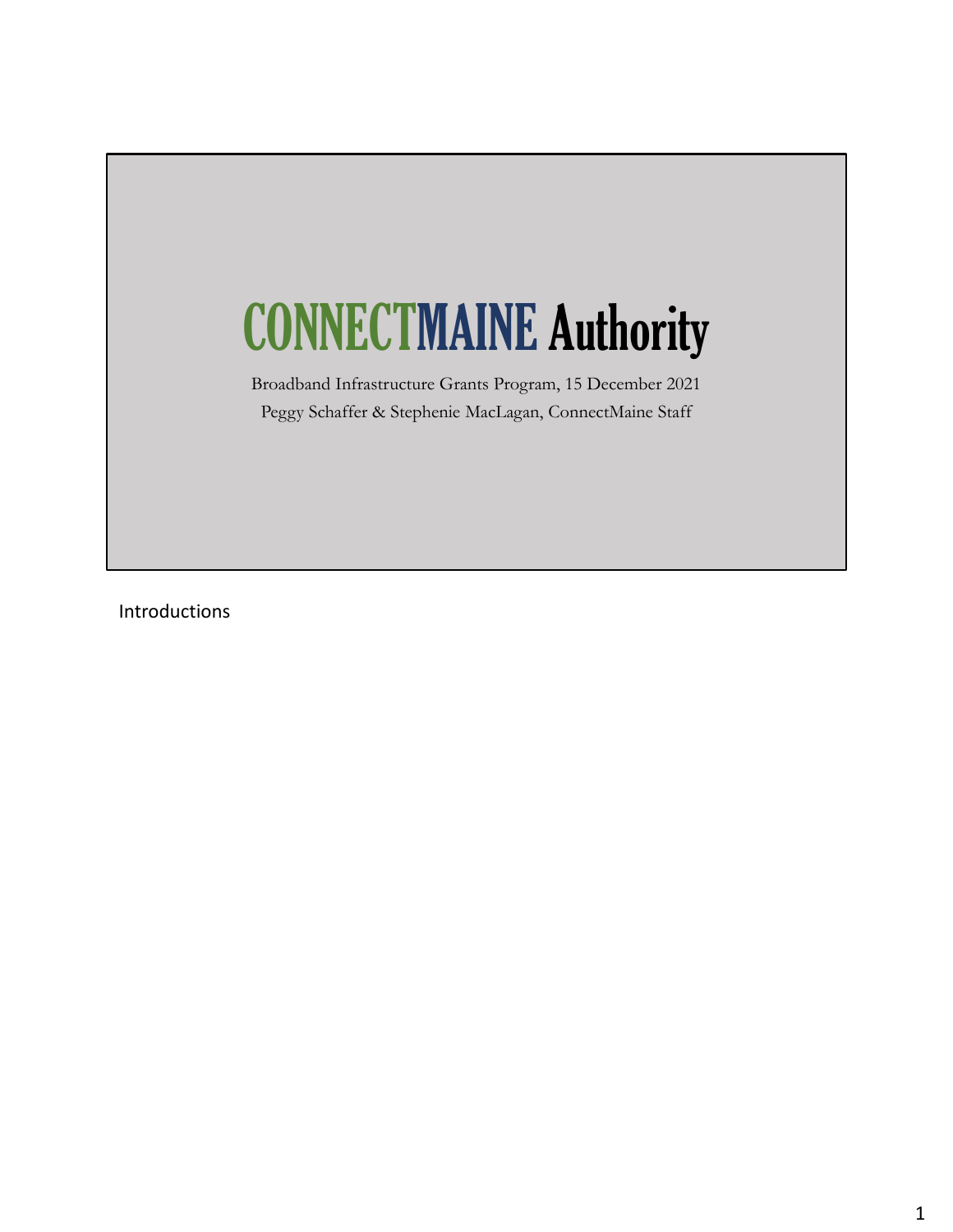# **Agenda**

- Review the Refinements to the Infrastructure Grants Program
- Introduce the Broadband Intelligence Platform
- Overview of the Application Guidance
- Share Important Dates

### **CONNECTMAINE**

The refinements of the grants program were presented back in September, but we'll review them again.

Then we'll give a high‐level presentation of the new broadband intelligence platform. Finally there will be an overview of the application Guidance. A more in‐depth workshop for potential applicants will occur after the application window is opened in the new year.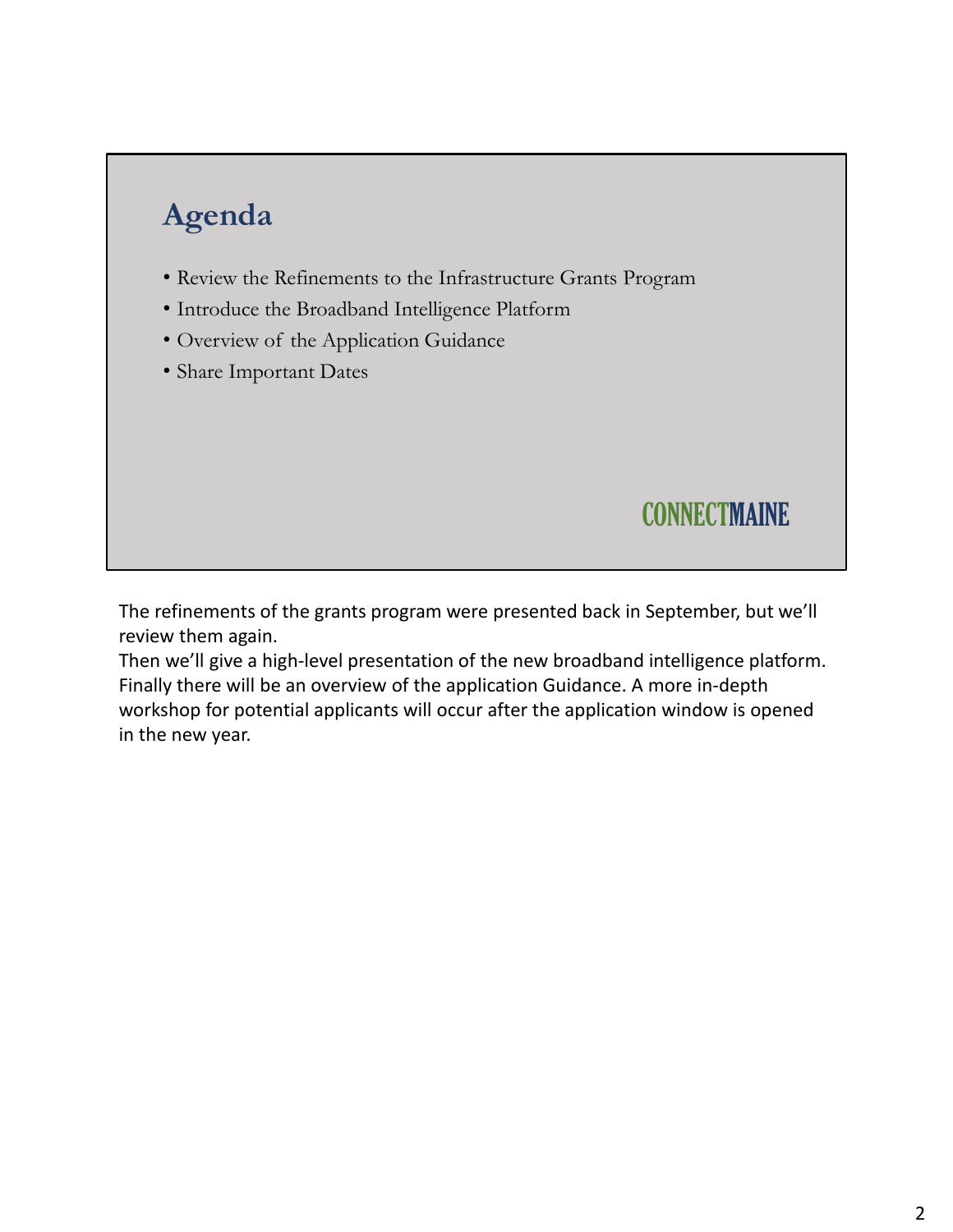# **Objectives**

- Leverage Investments: Maximize investment in broadband infrastructure; aim to correct market failures due to low premise density
- Seek Regional Equity: Balance investment incentives and regional equity
- Recognize Community Visions: Align with community visions and goals
- Favor Future-Proof Networks: Fund forward-looking, scalable infrastructure that provides ubiquitous, universally available broadband
- Advance Digital Equity and Inclusion: Consider price; no grant for data caps; all projects funded must include one for income-eligible individuals

### **CONNECTMAINE**

Leverage Investments: Maximize investment in broadband infrastructure and maximize opportunities to leverage resources and funding from other sources to support deployment of broadband infrastructure; aim to correct market failures due to low premise density

Seek Regional Equity: Balance awards in consideration of investment incentives and regional equity; create a geographically equitable distribution of projects around the State Recognize Community Visions: Align with community visions and goals for economic development, education, civic engagement and healthcare

Favor Future-Proof Networks: Fund forward-looking, scalable infrastructure that provides ubiquitous, universally available broadband service, with sufficient capacity for future growth for the greatest number of years, giving preference to projects providing symmetrical service.

Advance Digital Equity and Inclusion: Consider projects that propose the lowest price for the highest quality of service of the lowest service level offering; no grant will be awarded for proposed projects that allow data caps on service provided; all projects funded must result in providing standardized tiers of service, including one for incomeeligible individuals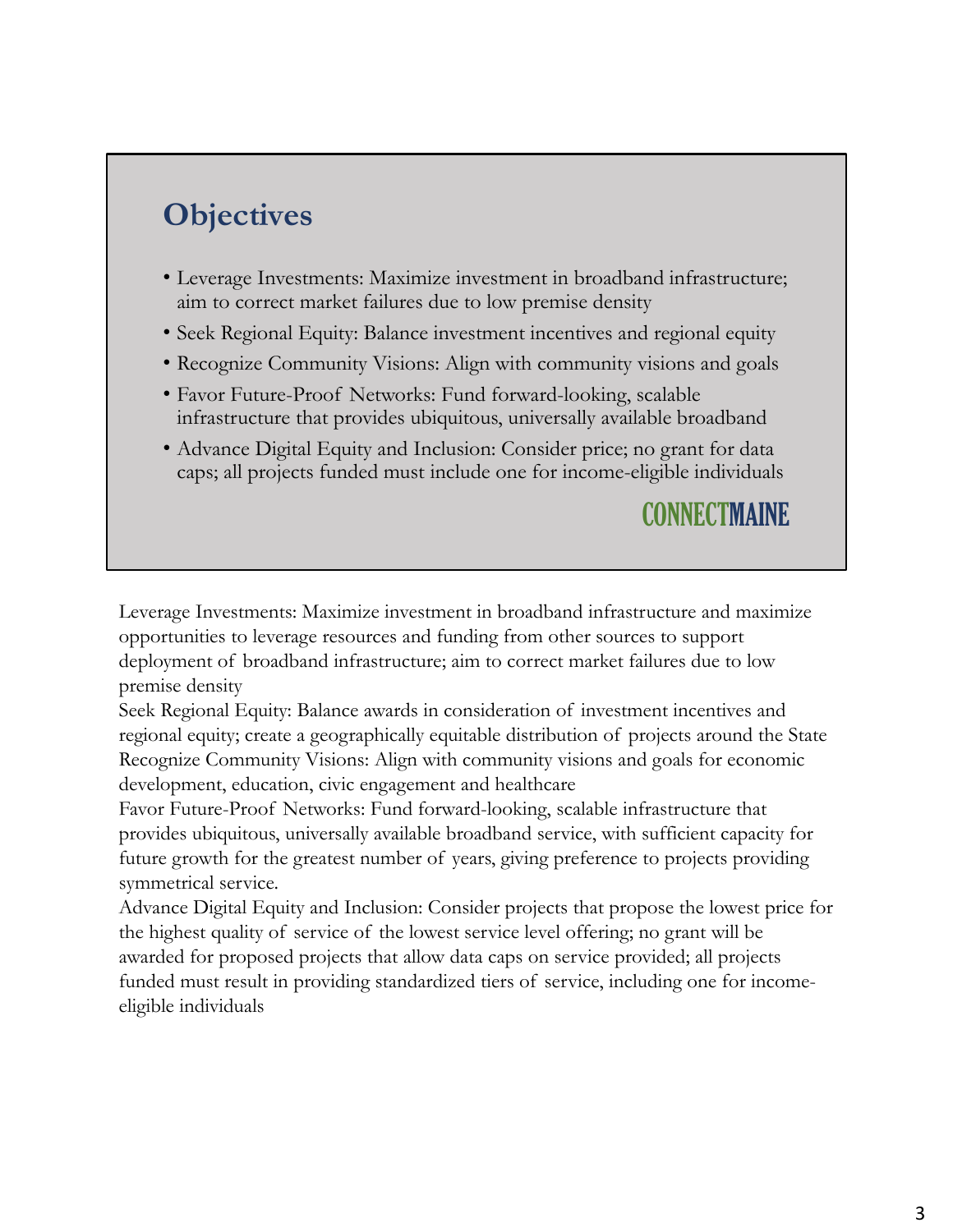### **Recommendations**

#### **What we heard**

- Preference for least served areas
- Preference for greatest quality
- Prioritize universal broadband
- Address density issues
- Balance financial commitments
- Consider affordability

#### **What we're doing**

- Prioritizing based on preferences
- Serve all unserved
- Balance cost-benefit
- Consider lowest density areas
- Adjust financial commitments
- Address price and affordability program CONNECTMAINE

Prior engagement led to recommendations that included focusing on universal broadband, of greatest quality, in least served areas, with community contributions, while addressing density of potential subscriber locations and considering price for service

ConnectMaine will give preference to projects in unserved and underserved areas that provide the greatest relative improvement to existing internet service. The grants program was refined to require that all potential subscriber locations in unserved areas be served by the project; cost‐benefit remains the basis of evaluation but doesn't supersede other criteria; density of potential subscriber locations in the project area below 18/mile will be considered; a minimum financial commitment per location will be required instead of percentage of project cost, additional commitments will be rewarded, with community commitments based on valuations; finally, both price of service and participation in an affordability program will be considered.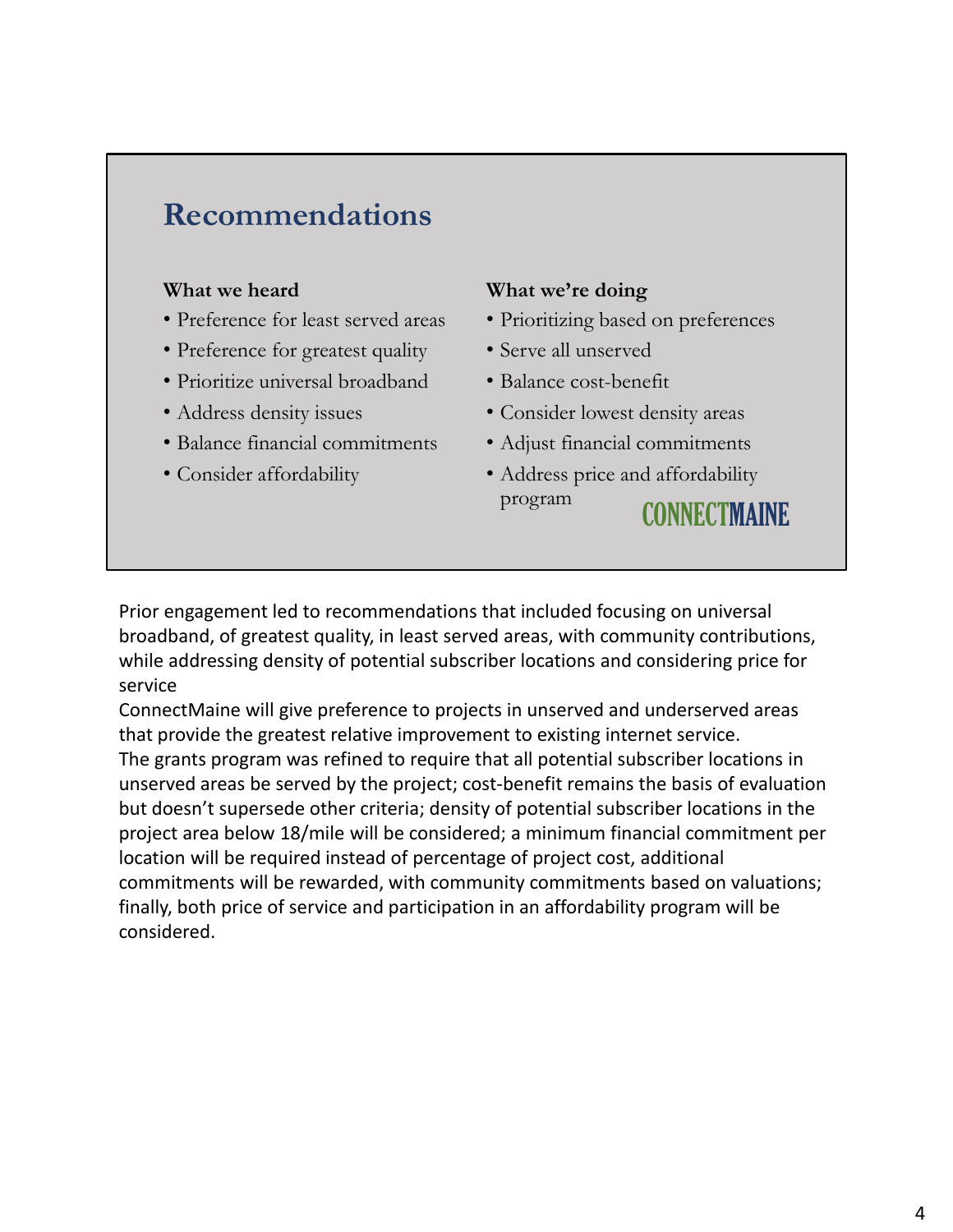## **Changes**

#### **2021 Process**

- Two-track application
- Applicant-designed project areas
- Scoring that favored cost-benefit without consideration of density
- Confusing application materials
- Document sharing and storage
- Grants Verification & Validation was new

#### **2022 Process**

- One-track with preference groups
- Eligible project areas proposed
- Weights instead of points with cost-benefit as the base
- Application Guidance document
- Online Grants Portal
- Integration of BIP

#### **CONNECTMAINE**

The refinements allowed ConnectMaine to achieve goals of encouraging universal service and supporting smaller projects with a new evaluation process instead of two tracks.

To prevent any unserved staying unserved, project areas are proposed in which all unserved must be served.

Instead of straight up scoring, which overwhelming favored cost‐benefit above all else, the evaluation process will include weighting the initial cost‐benefit with other criteria.

Instead of the evaluation criteria being sprinkled through the application, the application guidance combines the evaluation process in one section.

Instead of obtaining and submitting the application by email, a grants portal will lead potential applicants through the process where they'll upload files in one place.

Despite best efforts, the verification & validation process, including audit requirements, surprised a few applicants or partners; now all this information will be integrated into the Broadband Intelligence Platform and accessible upfront.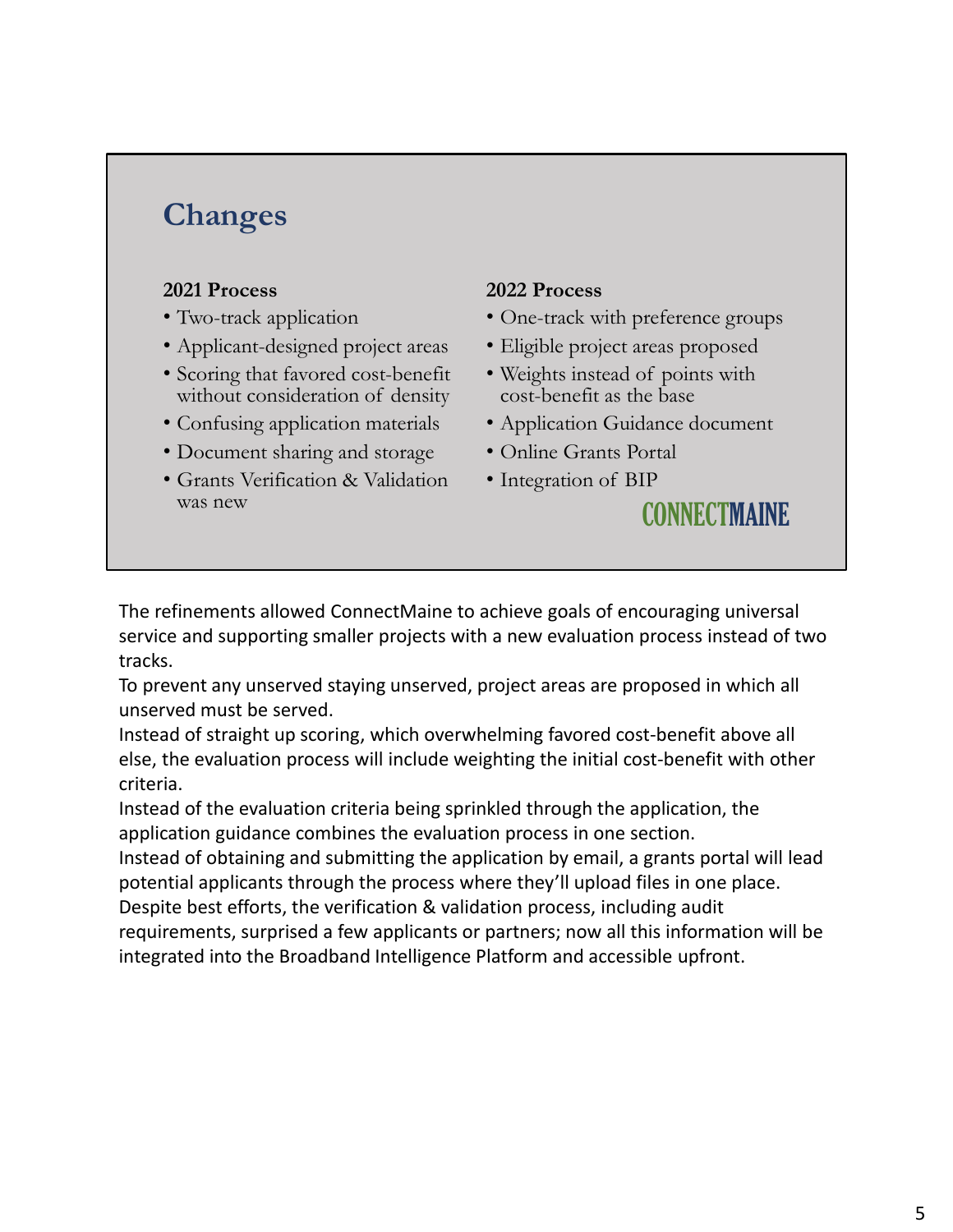

The biggest change to the grants program is the development of a broadband intelligence platform. Data management is more than stagnant maps. The Broadband Intelligence Platform integrates mapping activities, grantmaking and reporting. BIP includes the online grants portal for potential applicants, use of FiberMap for identifying project areas and understanding broadband availability across Maine, reporting and accountability measures under the grants verification and validation process, and other future opportunities.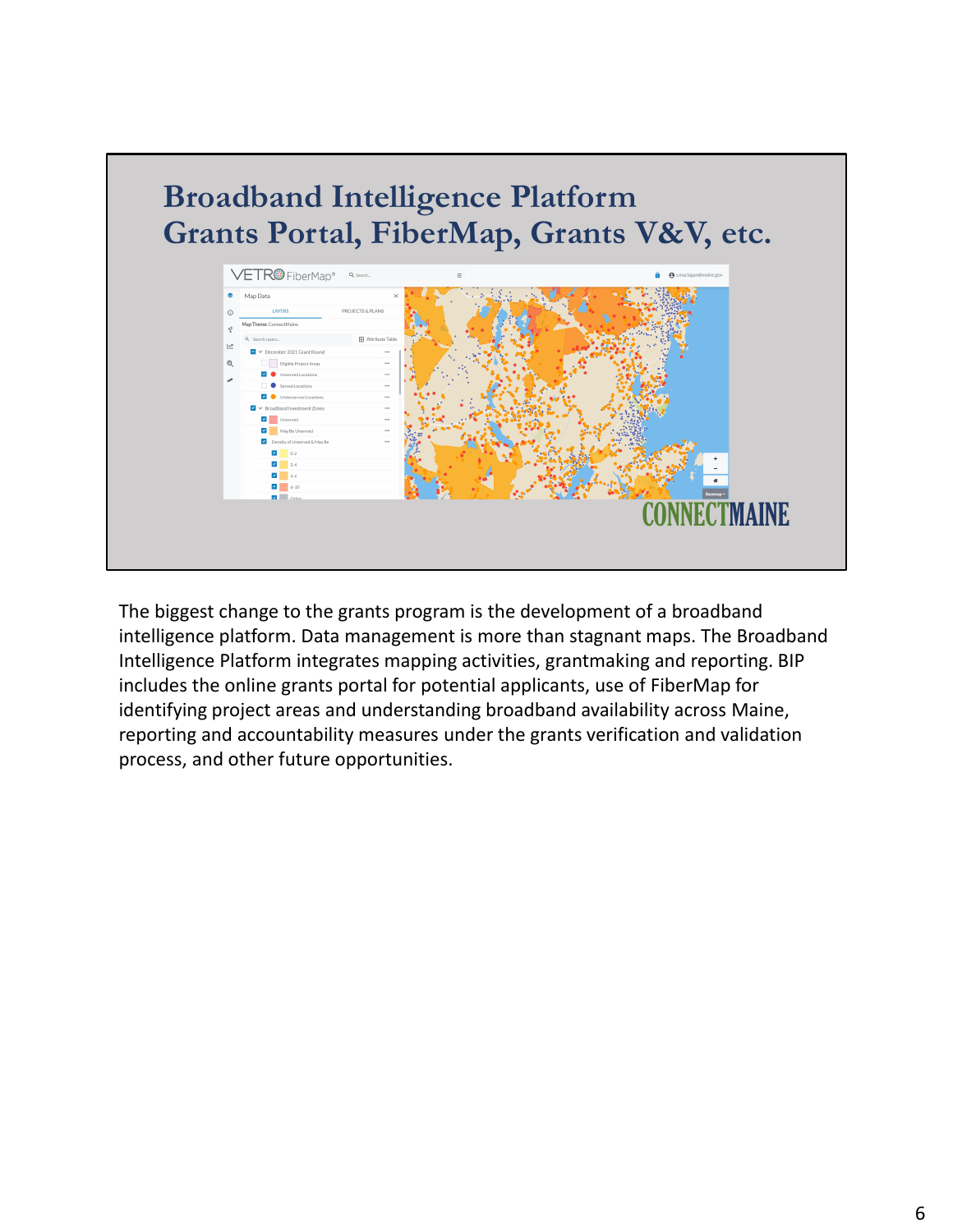## **Data Inputs and Management**

Datasets depicted as layers of information, to give fuller picture of reality

- Industry data provided to Sewall Company
- Speed tests from Maine Speed Testing Initiative
- National layers from NTIA, Census and FCC
- Maine geographic (and future demographic) data

Methodology to propose Eligible Project Areas

- Without existing networks mapped, used census blocks & municipalities
- CostQuest data of potential subscriber locations; max. speeds likelihood
- Compared to Sewall layer, NTIA Indicators of Need and FCC layers
- Compared to ConnectMaine awarded grants layer, speed testing layers

**CONNECTMAINE** 

The speed testing initiative started in fall 2020 is contributing data in the development this new Broadband Intelligence Platform. Along with datasets from internet service providers, national broadband organizations, census and FCC, in addition to purchased data from CostQuest about the likelihood of potential subscriber locations being connected to various technologies, ConnectMaine is using this better data to map eligible project areas for the infrastructure grants application process.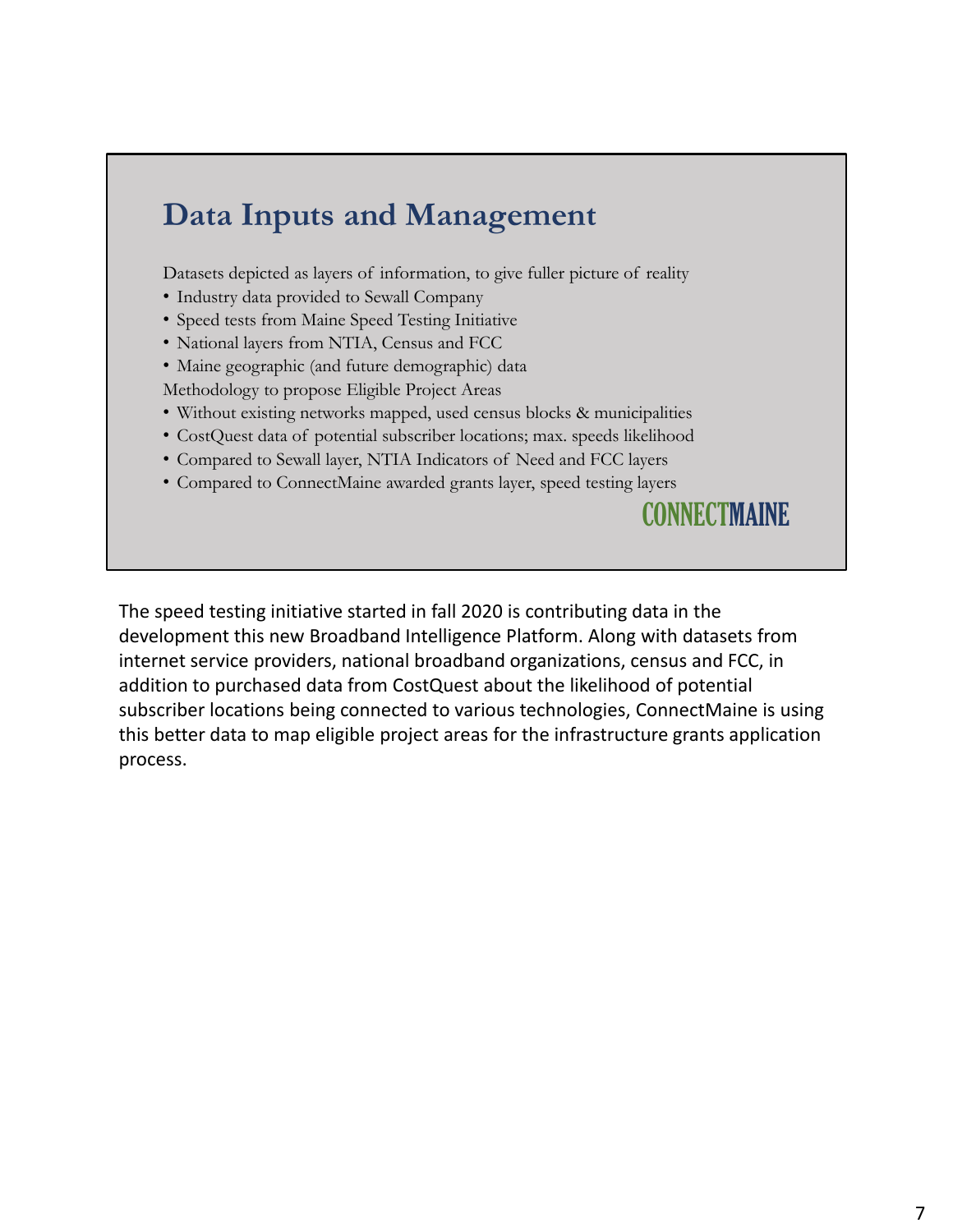### **Broadband Availability Map**

- What service MIGHT be available • Not actual services to individuals
- Data reported by the industry
	- Protected by confidentiality
- Aggregated into ranges of speeds
- Depicted as lines along roads
- Snapshot in time
	- Includes service that COULD be
	- Broadband expansion isn't live
- Access from ConnectMaine website: www.maine.gov/connectme/ communities-resources/ Broadbandmapping
- Layer of speeds available
- Layer of grants awarded

#### **CONNECTMAINE**

There isn't yet a public view of BIP, so it doesn't replace the Broadband Availability Map. The Broadband Availability Map is intended to provide a starting point for customers to identify what broadband service might be available in their communities. The mapping data were reported by the industry, reflecting the FCC reporting through September 2019 and any reports during the most recent ConnectMaine request of the industry through this past September. While this map is the best information on broadband availability in Maine, ConnectMaine knows the information doesn't represent the actual services that are available to individual customers. This may be the last update of this particular map, since the current contract expires at the end of this year. ConnectMaine anticipates using BIP in creating a new Availability Map sometime in the new year, depending on resources. The data reported is most often polygon‐data or areas served by ISPs. This is aggregated to comply with confidentiality rules, into ranges of speeds in the service provided, then depicted as lines along roads, which can leave out one side of the road or another or remote offshoots; finally, this map is how the designations of unserved and underserved areas are depicted. This map is known to first overstate availability by including reported service that could be provided even if it currently isn't possible to connect additional customers, and then understate availability overtime as expansion projects occur. In the future, a public view of the Broadband Intelligence Platform would be a more refined way to depict data had on broadband availability across the state.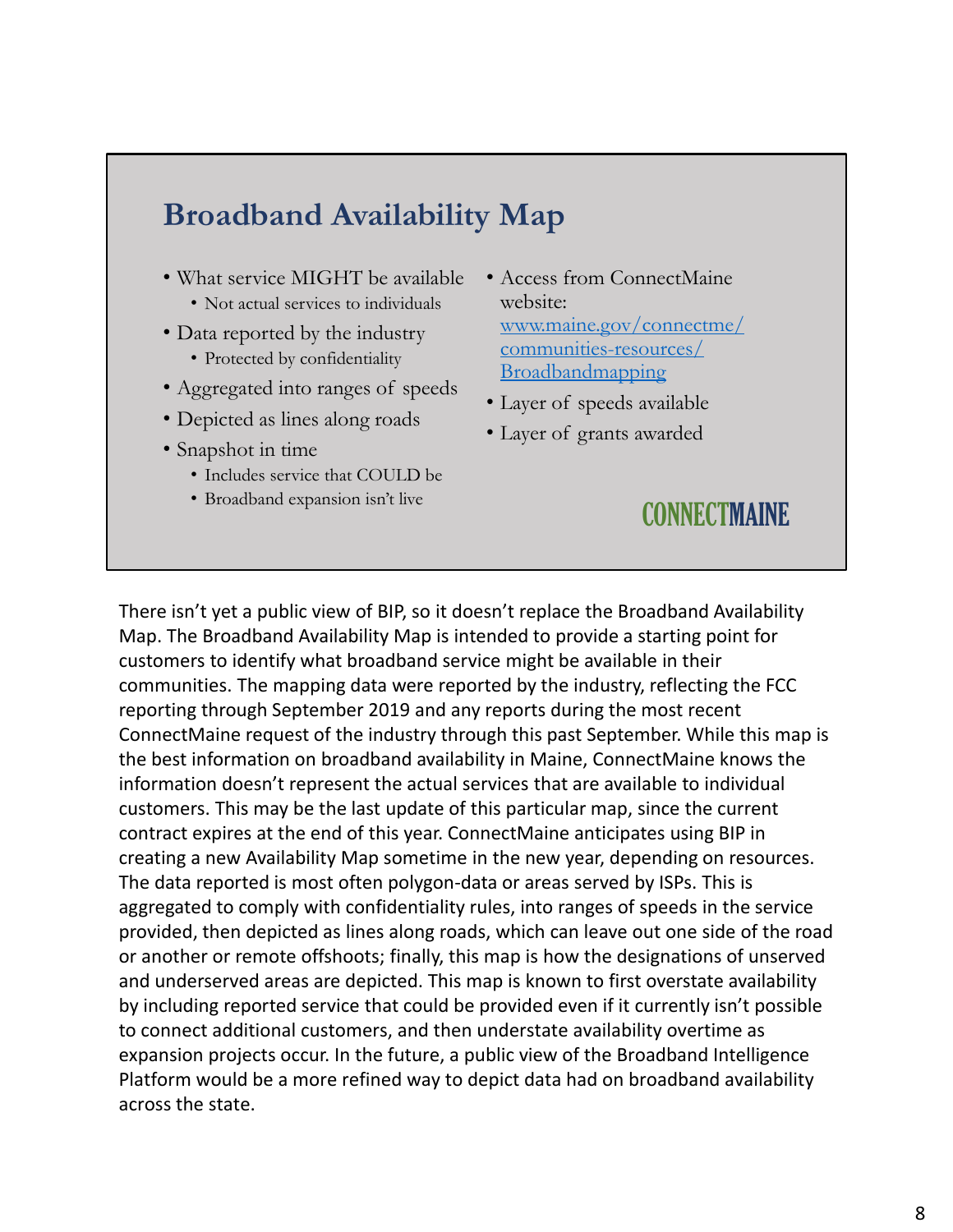# **Application Guidance**

- Eligibility Criteria
	- Pre-application requirements
	- Eligible project areas & performance
- Application Process
	- Grants Portal & FiberMap
	- Data Form, Narrative & Files
- Application Evaluation
	- Additional information requests
	- Preference criteria & weighting system
- Compliance Measures
	- Important actions & dates
	- Reporting, validation & tracking
- Available on ConnectMaine website: www.maine.gov/connectme/grants/ infrastructure-grants/application
- Included in the Grants Portal

### **CONNECTMAINE**

The Application Guidance document identifies required information that must be included for a complete application. It should help walk potential applicants through the process of determining eligibility, applying for grants and understanding compliance with the grants program. ConnectMaine is interested in hearing about any areas of confusion in the document, questions left unanswered, or any potential concerns with meeting the objectives of the grants program. For this purpose, we'll present an overview of some of the content…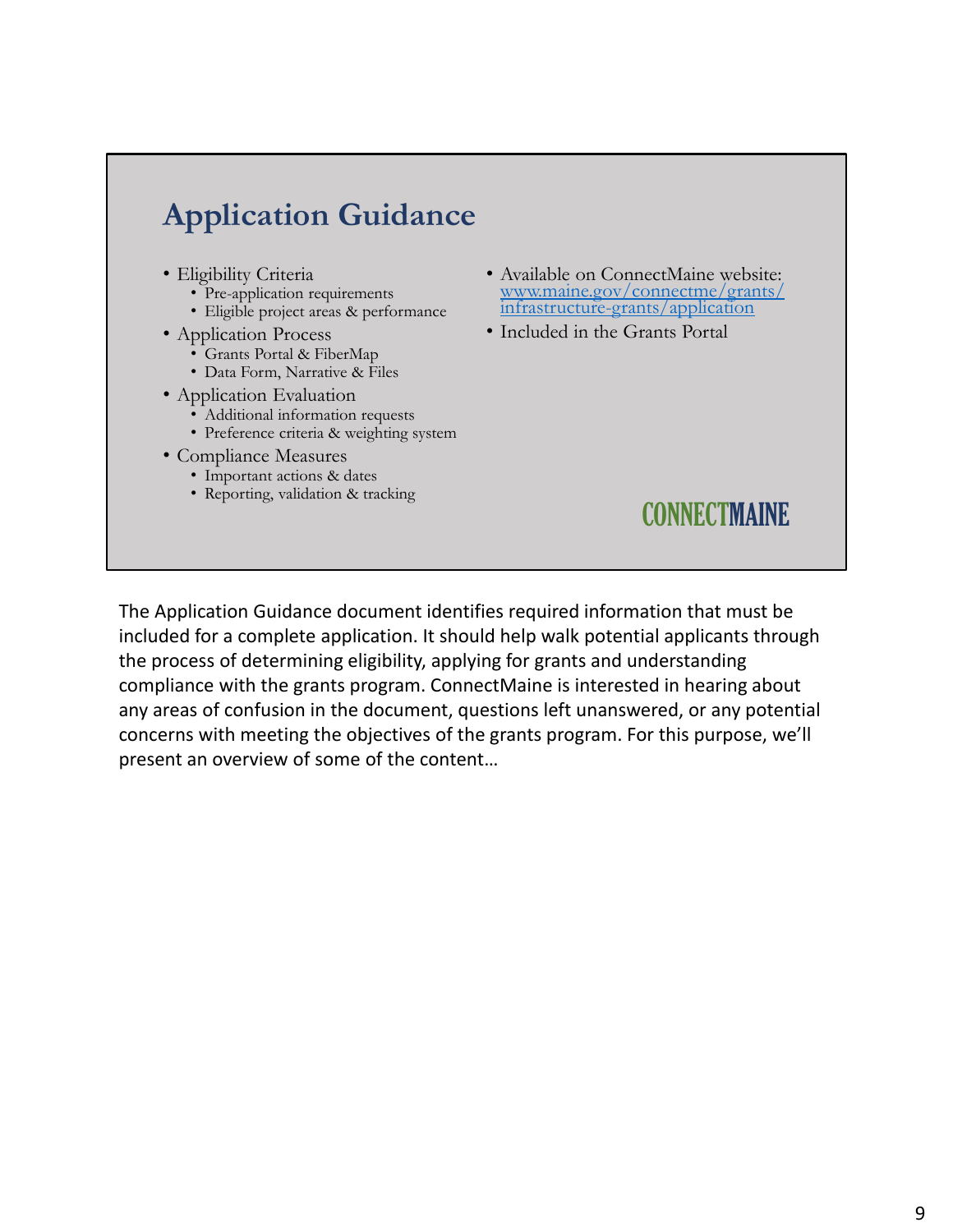# **Eligible Project Areas**

#### **Required Provider Outreach**

- Project Areas selected
- Share or adequately describe areas
- Responses with broadband data

#### **Opportunity to Review Areas**

- Availability Map is updated
- Specific areas identified
- Availability data submitted

#### **CONNECTMAINE**

Similar to this past year, applicants are required to conduct provider outreach, but the ConnectMaine rule was updated: ISPs are sought to confirm whether or not installation of broadband infrastructure and service of at least 100mpbs download and 100mbps upload, equivalent to the proposed project, would occur within the same period as the proposed project. Applicants will register for the Grants Portal, from which they will obtain access to FiberMap in order to select their proposed project areas. These can be shared or otherwise adequately described in provider outreach that specific with regard to the areas of the proposed project. Responses from ISPs that service is or will be provided must be accompanied by broadband data showing address‐level information that depicts points showing the extent of service availability, preferably in shapefile format. ConnectMaine will work with providers, applicants and other credible sources on a case‐by‐case basis to consider the format and content of the data that can be submitted. This follows the same process ConnectMaine is using for the Opportunity Review Areas, following the recent update to the Broadband Availability Map. Broadband data submitted contribute to the Eligible Project Areas that will be proposed. There are 30 days to submit broadband date for specific areas identified for review, through January 9, and ConnectMaine plans to confirm designations on 1.12.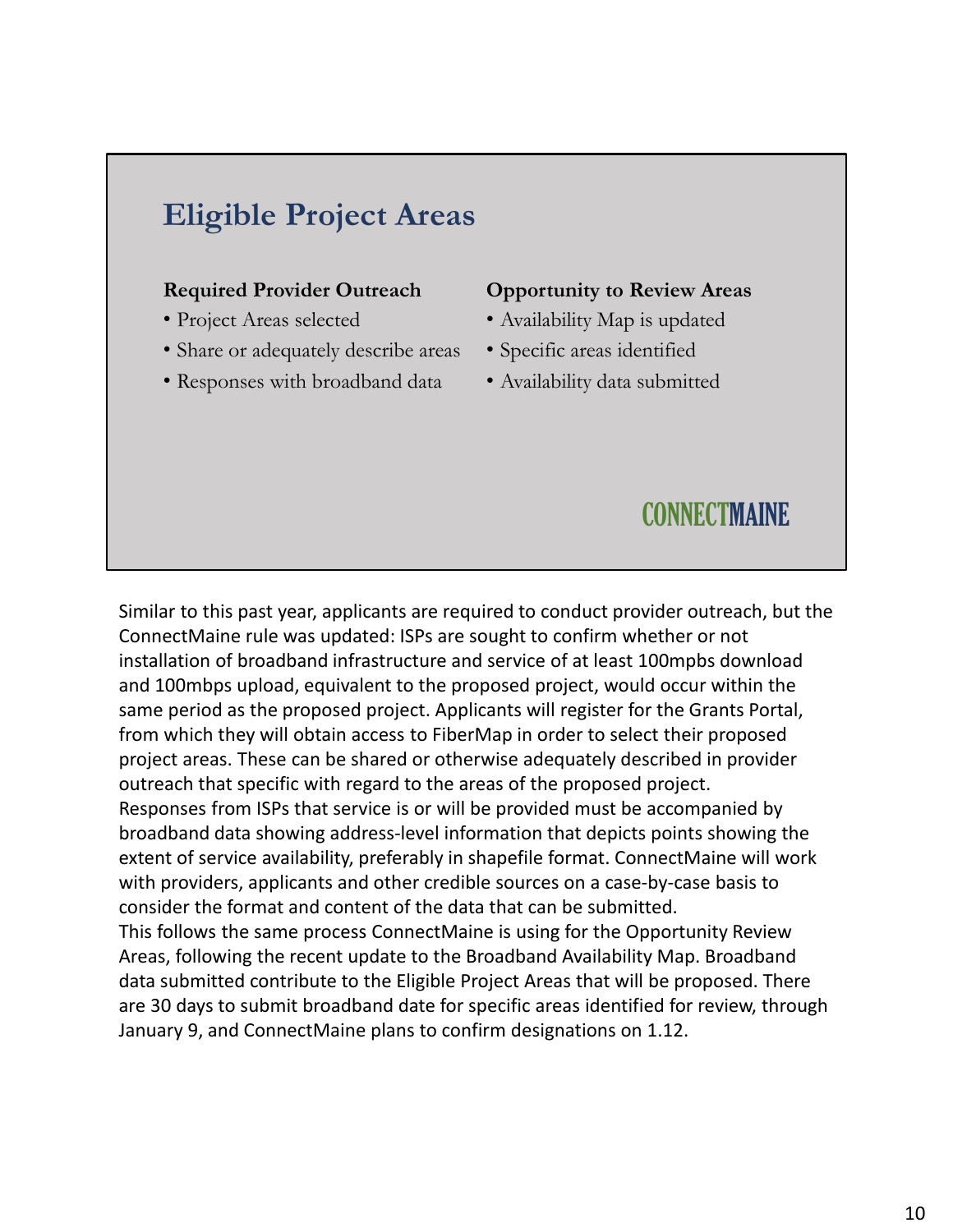# **Financial Commitments**

- Minimum per potential subscriber location in the project area
- Unweighted cost-benefit based on unserved & underserved
- Community financial commitment based on valuation
- ISP financial commitment based on potential subscriber locations

### CONNECTMAINE

To better balance cost‐benefit with other evaluation criteria including consideration of density, the financial commitments toward the project cost are considered differently than in the past:

A minimum financial commitment per potential subscriber location in the selected project area is an eligibility requirement, and currently being proposed at \$700/location.

The unweighted cost-benefit is calculated as the grant amount requested divided by the number of potential subscriber locations in unserved areas and any in underserved areas that will be served by the project. This unweighted cost‐benefit will be weighted by factors of project scope and project value.

One factor of project scope is the financial commitment from the community, with larger community financial commitments receiving greater weight. The weight received will depend on the size of the municipal valuation, as reported by the Maine Revenue Service. The premise being that municipalities that can afford to commit greater amounts will have to do so in order to realize the full weight of this factor. The weight from the ISP financial commitment will depend on the size of the commitment relative to the project scope.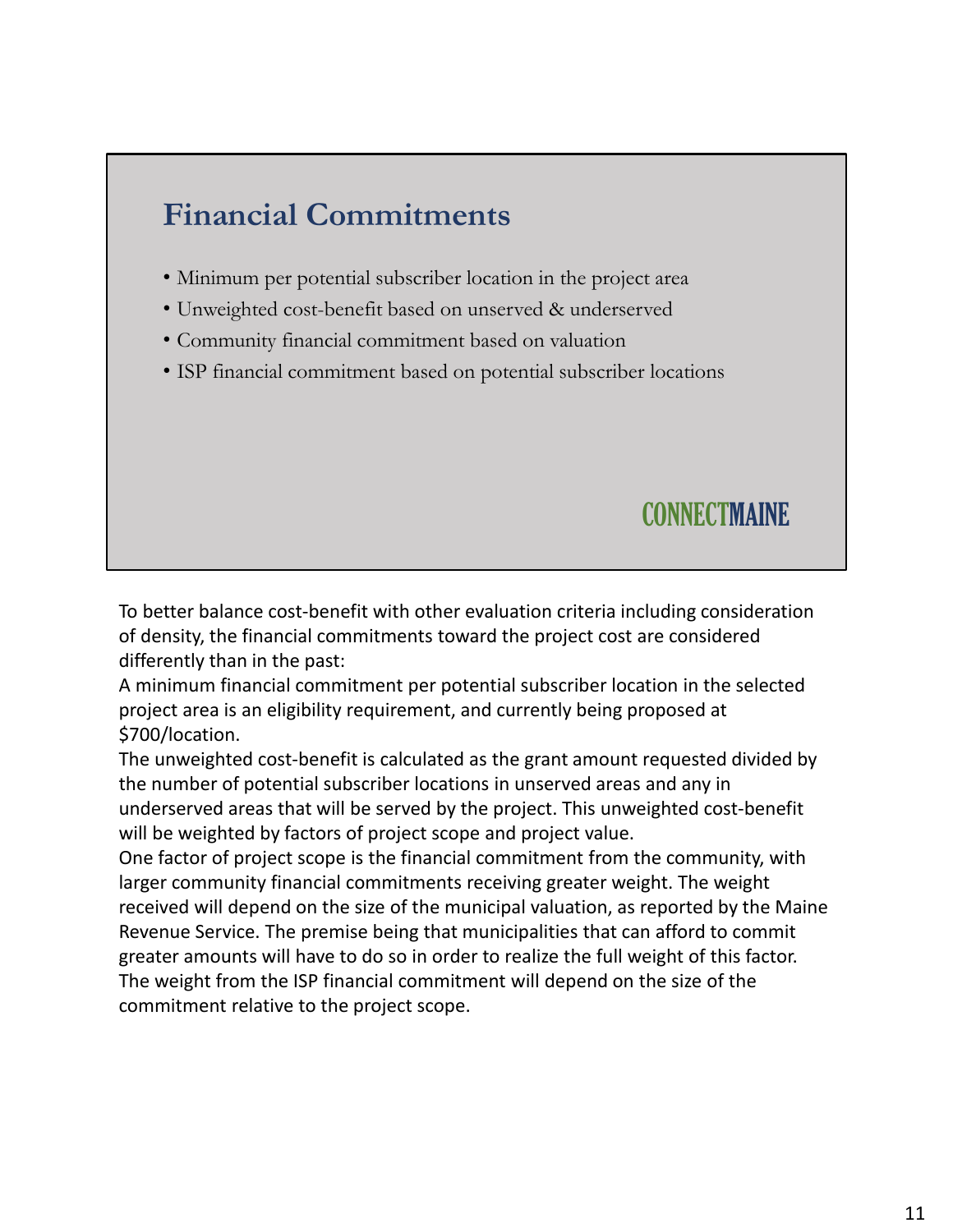# **Application Process**

#### **Grants Portal**

- Inactive until window opens
- Link from ConnectMaine website
- Videos to help
- Registration first
- Then "apply online" for the "funding request" from "ConnectMaine"

#### **FiberMap**

- Contact info from Grants Portal
- Used to select project areas
- VETRO will provide add'l guide
- More detail at future workshop

### **CONNECTMAINE**

The applicant will enter information and upload files to the online Grants Portal. While you can view the videos linked on the ConnectMaine website now, the grants portal is inactive with regard to ConnectMaine, until the application window opens. At that point, you'll be able to register before then starting an application. Applicants that already use FiberMap will contact VETRO to obtain access to data layers needed for this application process. Other applicants will contact VETRO to obtain access to FiberMap. In the Grants Portal, the applicant will be given instructions on how to contact VETRO.

More detail on getting and using FiberMap will be part of the workshop for potential applicants that'll be held after the application window opens.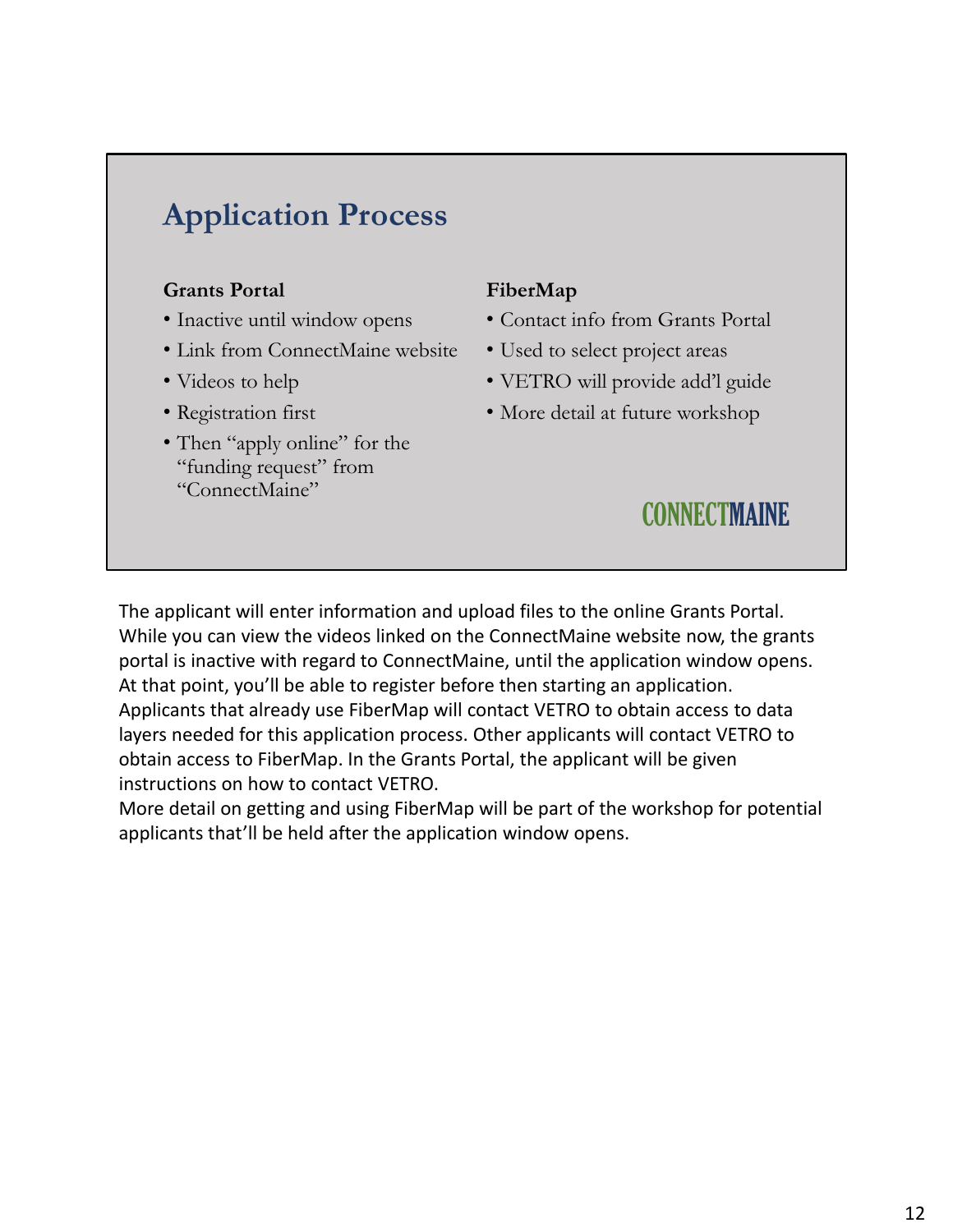# **Application Process**

#### **Data Form**

- Downloaded from Grants Portal
- Filled out and uploaded as Excel
- Consistent with the Grants Portal
- Calculates preliminary weights

#### **Narrative & Files**

- Downloaded from Grants Portal
- Uploaded as Word or PDF
- Supplemental files uploaded
- Everything uploaded before hitting "submit"

### **CONNECTMAINE**

The application data form captures more information that what's entered directly into the Grants Portal, providing more details and making the application evaluation process possible. The information entered into the Grants Portal must be consistent with that entered into the Data Form. Preliminary weights and the weighted costbenefit of the proposed project will be calculated in Application Data Form. The application narrative can also be downloaded from the Grants Portal. This will be filled out and then uploaded as either the Word file or PDF format. Other supplemental files will also be uploaded as directed in the application guidance. Some information is needed in multiple places, or it's generated in one place but needed in another. The application guidance walks through this process, to help ensure consistency. In this way, ConnectMaine can efficiently review preliminary weights and identify if any additional information needs to be requested before application evaluation.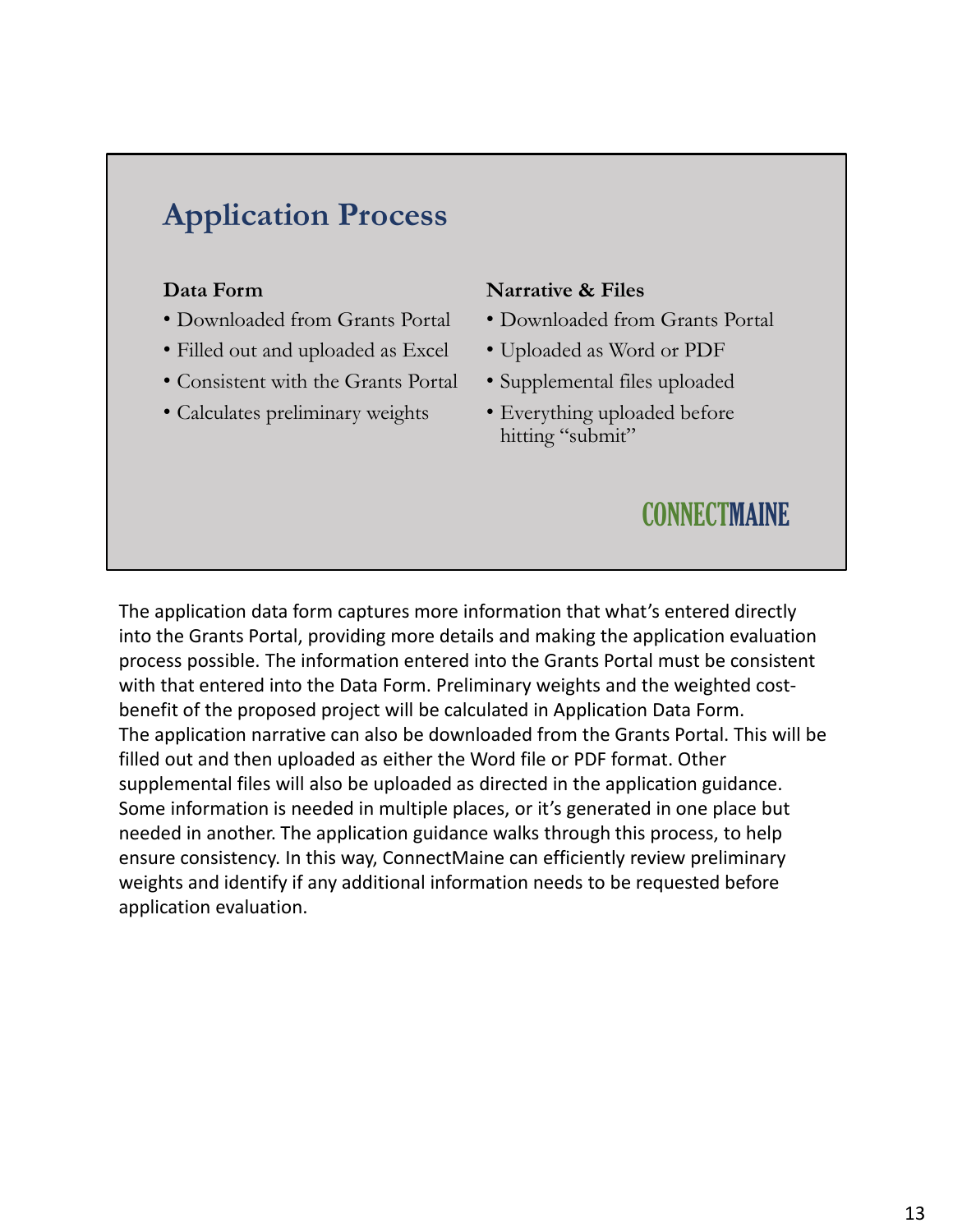# **Application Evaluation**

- Unweighted cost-benefit based on unserved & underserved
- Weighted cost-benefit from factors of project scope & project value
	- Density, financial commitments
	- Subscription price, affordability offering
- Examples provided in the Application Guidance
- More detail in future workshop

### **CONNECTMAINE**

Within each preference group, this unweighted cost-benefit is weighted by factors of project scope and project value, to compare applications for awards. Receiving greater weights will improve the competitiveness of the application.

The weight of project scope is based on relevant factors that may increase the cost or difficulty in expanding broadband service: density of potential subscriber locations in the project area, financial commitments from the community and from the ISP. The weight of project value is based on relevant factors that may increase the value of the proposed project: the subscription price for service and the affordability offering.

More detail about how this weighting system will work is part of the workshop for potential applicants that'll be held after the application window opens.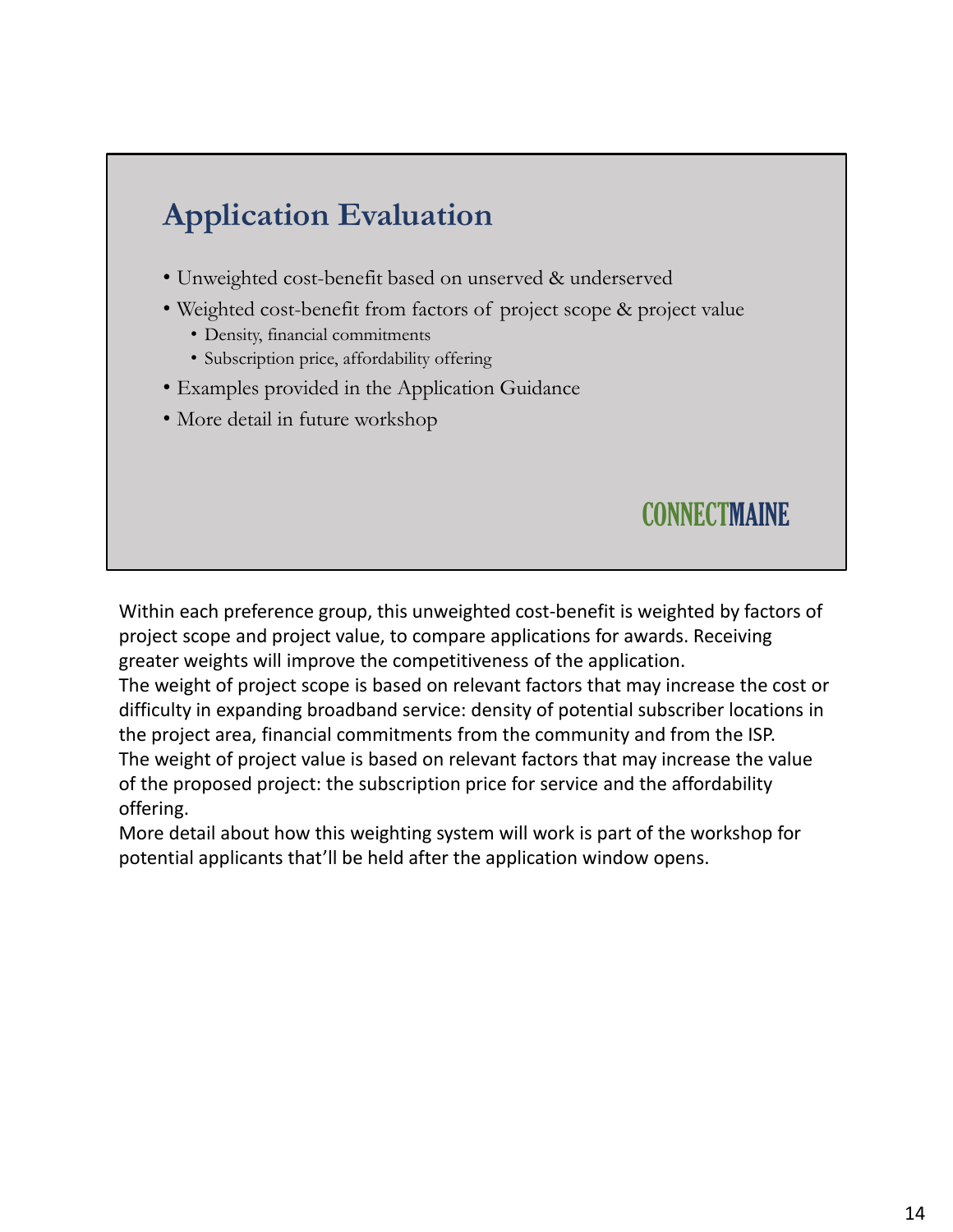

future workshop for potential applicants. ConnectMaine is currently interested in hearing if there is any confusion with what the application guidance lists, even though the details may not be fully understood by all potential applicants yet.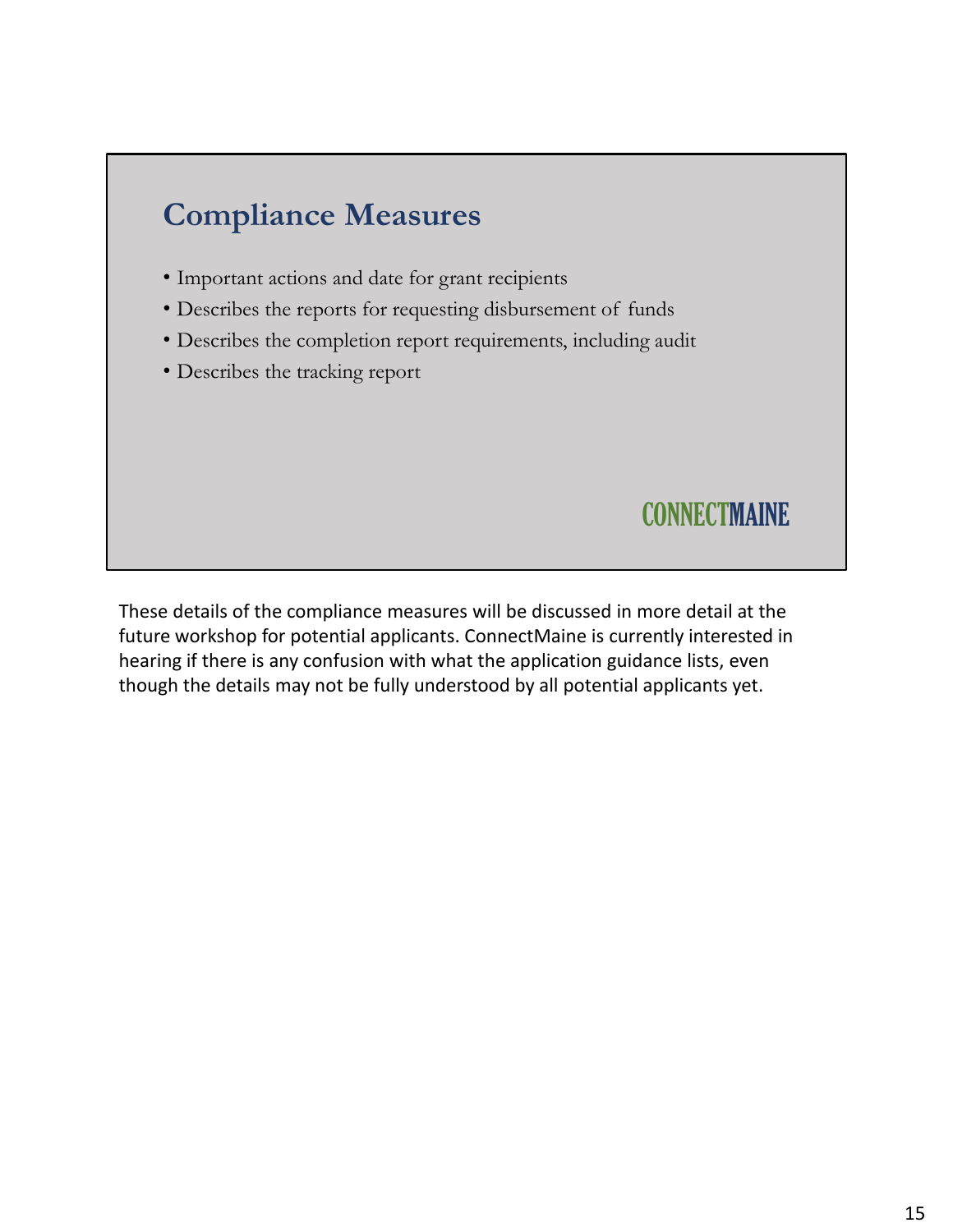

- 1.12 ConnectMaine monthly meeting to open application window
- 1.19 workshop for potential applicants, in-depth on FiberMap and application process
- 2.11 deadline for required provider outreach, ISP responses in 14 days
- 3.20 deadline to submit completed applications
- April ConnectMaine monthly meeting to award grants

www.maine.gov/connectme/grants

**CONNECTMAINE** 

Upcoming dates to keep an eye on include when the application window is opened, which affects the timing of everything else

In order to show proposed projects to ISPs, most likely need to get into grants portal and select project areas in FiberMap before deadline for required provider outreach ConnectMaine will keep the website up to date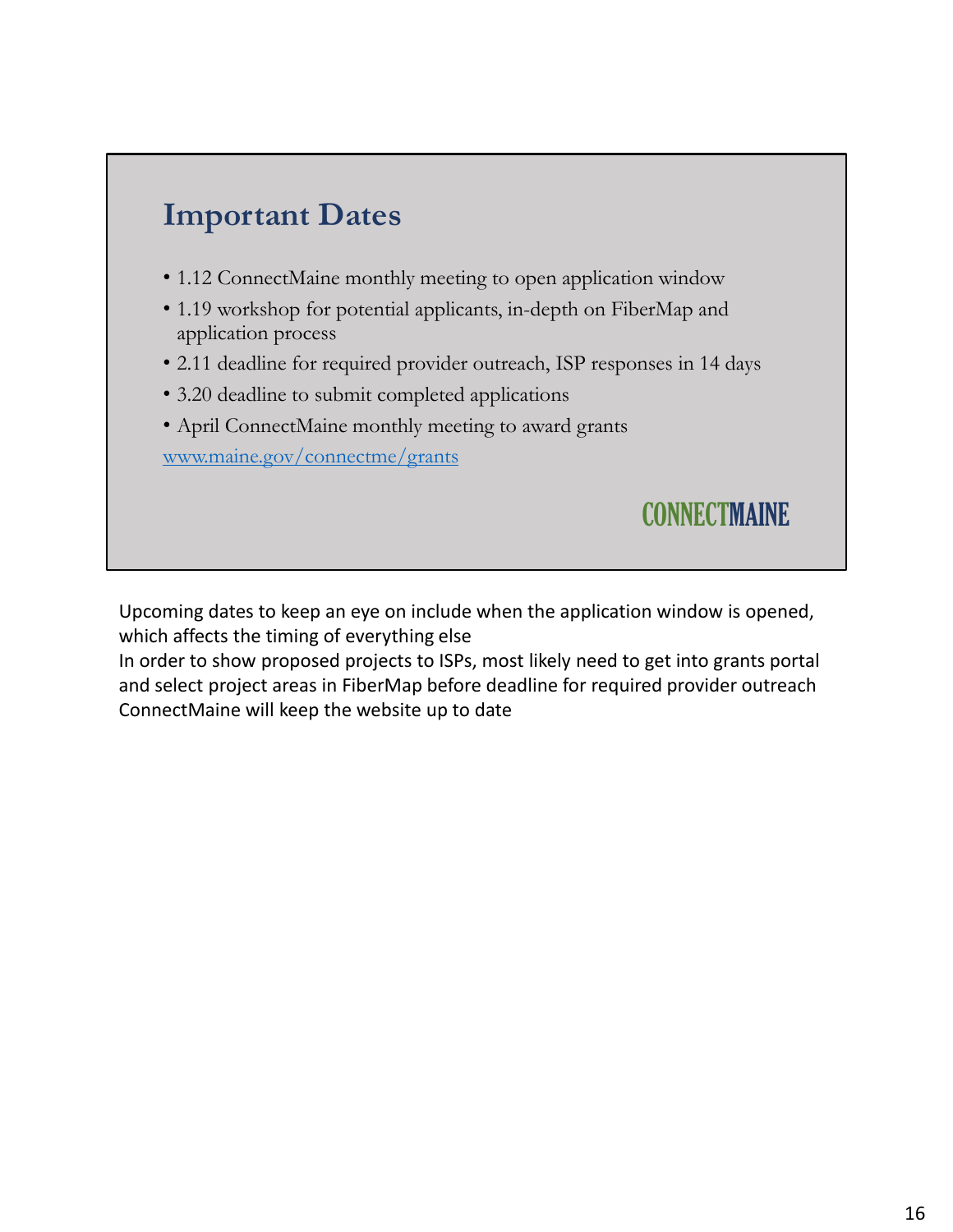# **Questions?**

#### **ConnectMaine Staff**

Connect.ME@maine.gov, 207.624.9849 www.maine.gov/connectme/

**CONNECTMAINE**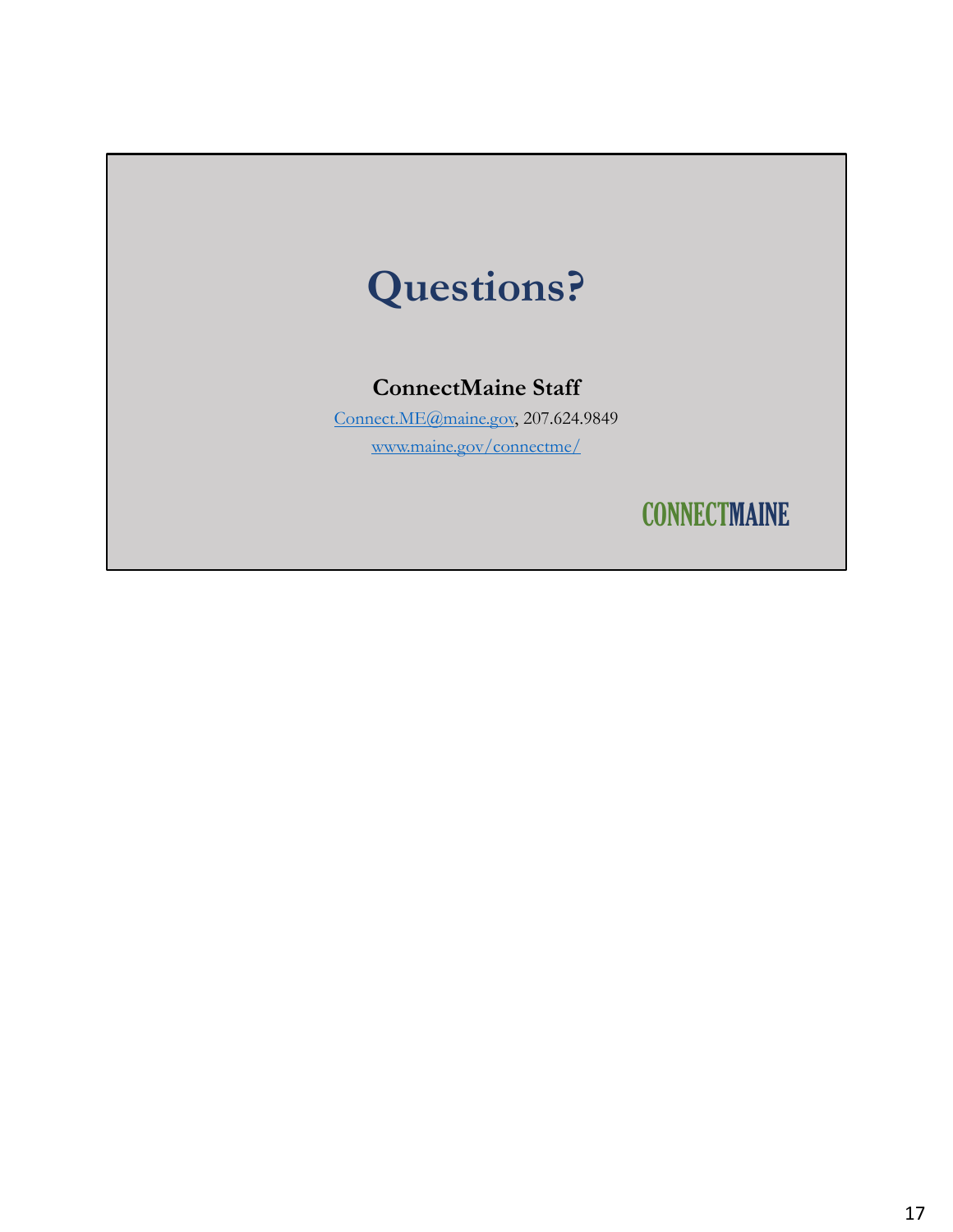## **Community Engagement Strategy**

#### **VETRO Cares**

Community Broadband Planning Support Program, ConnectMaine

- 3 cohorts so far
- Data from Southwestern Waldo
- Availability, cost-modeling
- Future network management

#### **GEO Partners**

Community of Practice, MBC

- Analytical pilot, Maine West
- Scaling tools statewide
- Speed testing will continue
- Cost-modeling & grants analytics
- Future, additional data sharing

### **CONNECTMAINE**

BIP is also connected to the community engagement strategy, where we continue to sustain the community of broadband advocates that support local broadband investment and engagement. There are ten municipalities or regions involved in the third cohort of VETRO Cares, local leaders using FiberMap toward broadband planning. These communities, and any other FiberMap users, can work with VETRO and ConnectMaine to have the Eligible Project Areas layer imported to their FiberMap instance. The communities that generate their own data and layers, can easily submit them to ConnectMaine in the same way, like Southwestern Waldo County. More data from finer scales, crowdsourcing is great! GEO Partners is another opportunity for communities to visualize their crowdsourced data, including speed testing. ConnectMaine continues to import speed testing data to its FiberMap. With the Maine Broadband Coalition, GEO Partners is also scaling its cost-modeling and grants analytical tools for communities, as part of the community broadband planning support program in the Community of Practice. There will be future opportunities to further integrate data sharing across platforms.